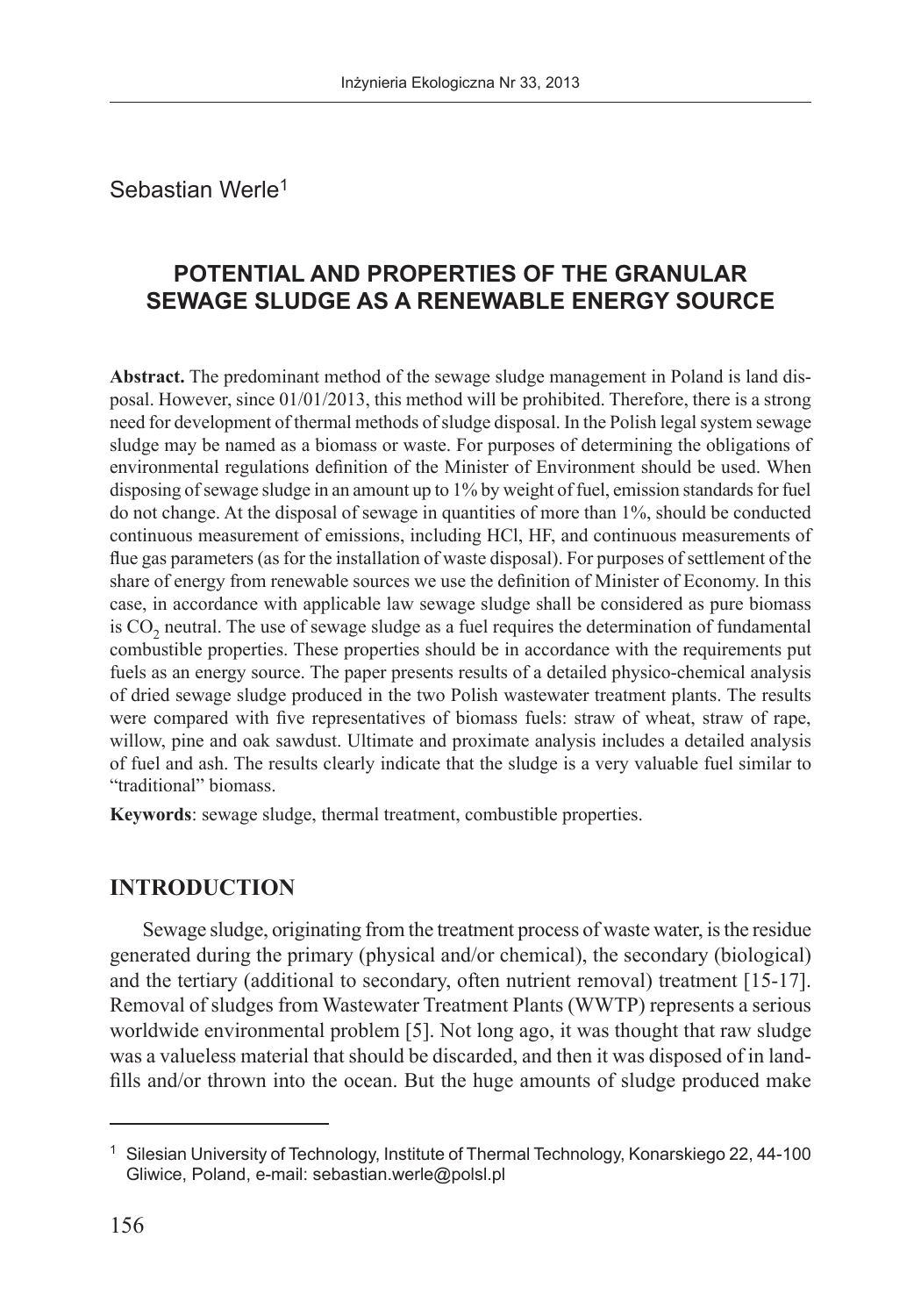all these options environmentally unacceptable. The high output of sewage sludge, which is increasing during recent years, and the limitations of the existing means of disposing sewage sludge highlight the need to find alternative routes to manage this organic material. The *6th Environment Action Programme 2002-2012* of the European Commission has been described as a major factor in reducing sewage sludge disposal by 50% from 2000 by 2050. Moreover, European legislation prohibits the deposition of sewage sludge into landfill or water. Biomass and residues like sewage sludge are the only renewable energy sources that can provide C and H, thus it is interesting to process them by means of treatments that enable to obtain chemically valuable products like fuels. As a type of biomass fuel, sewage sludge is a renewable source and has advantage of being CO<sub>2</sub>-neutral: no additional CO<sub>2</sub> is estimated into the atmosphere in the long term. The latest trends in the field of biomass and sludge management, (i.e., combustion, pyrolysis, gasification and co-combustion) have generated significant scientific interest [3, 13, 18]. Gasification is the process of converting a solid fuel into a gas by treating the solid fuel in a generator with oxygen, air, and steam or by other gasification methods [19]. As shown in Marrero et al., gasification of sewage sludge leads to a high-quality flammable gas that can be used for the generation of electricity or to support such processes as the drying of sewage sludge [6]. Gasification is one way of using sewage sludge and is an attractive alternative to other treatment methods. To determine the usefulness of sewage sludge as a biomass fuel for thermal transformation, it is necessary to know its basic physical and chemical characteristics. The elemental composition of sewage sludge and the contents of inorganic compounds depend on many factors, but it may be largely dependent on the country or region of origin.

The aim of the work is comparison of physico - chemical properties of dried sewage sludge produced in the two Polish wastewater treatment plants with five representatives of "traditional" biomass fuels: straw of wheat, straw of rape, willow, pine and oak sawdust. Ultimate and proximate analysis includes a detailed analysis of fuel and ash.

#### **RESULTS**

Within this study straw of wheat and rape, oak, willow and pine sawdust and two sewage sludge samples were examined. The proximate and ultimate analysis are presented on Figure 1.

The moisture of the feedstock was obtained following standard PN-EN 14774- 3:2010 [9]. The infrared spectroscopy analyzer was used to carry out the ultimate analysis of the sewage sludge.

The volatile matter content was determined according to standard PN-EN 15402:2011 [10]. The ash content was obtained using PN-EN 15403:2011 [11]. The calorific content was determined in accordance with standards CEN/ TS15400:2006 [2].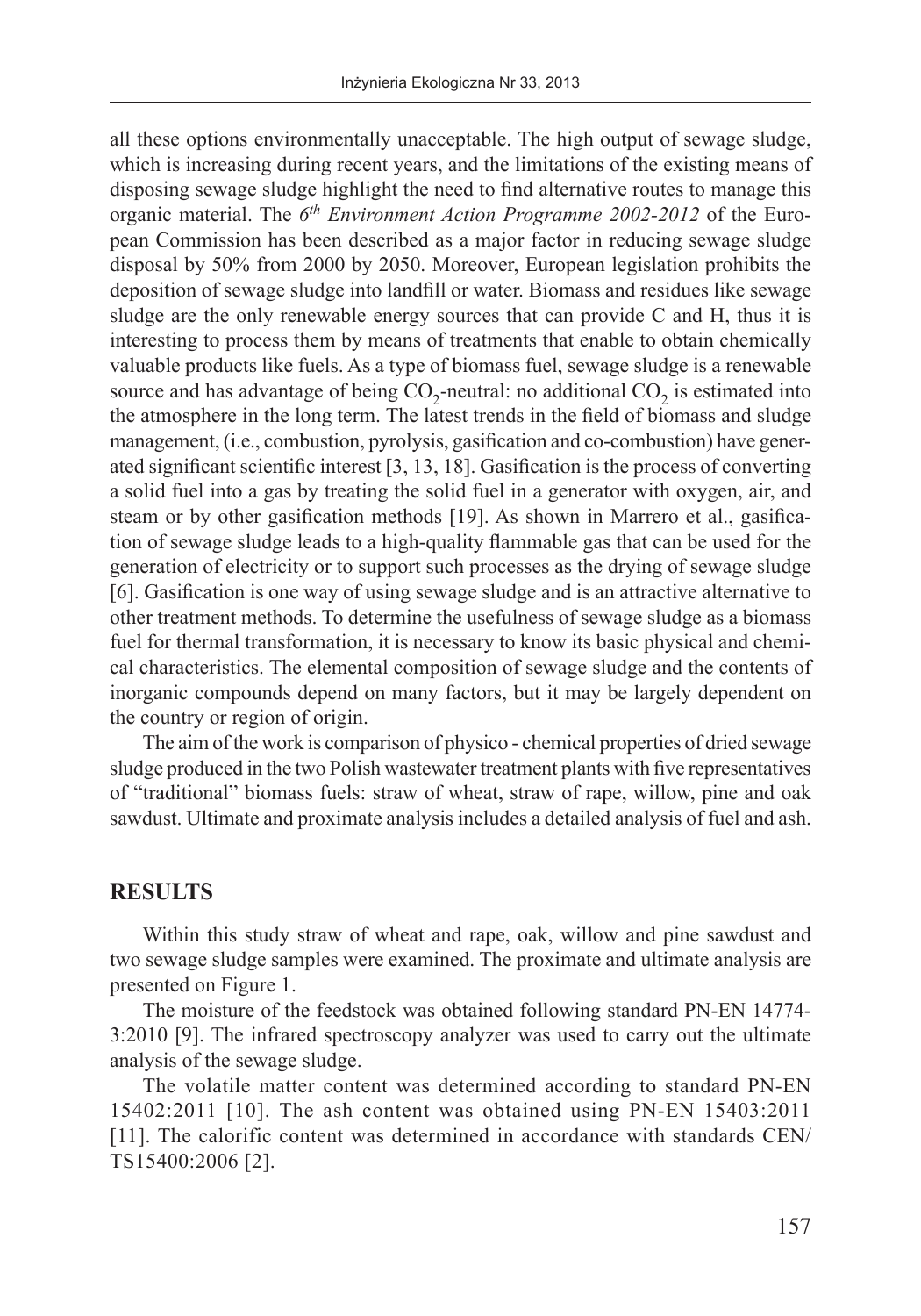As it can be seen from ultimate analysis, there are no significant differences in the C, H, Cl and F content. Nevertheless, taking into consideration S, N and O contents those difference between "traditional" biomass and sewage sludge is quite strong. Despite the fact that sewage sludge contains phosphorus, nitrogen and sulfur, the gasification of these components offers several advantages over a traditional combustion process. Gasification takes place in an environment with low levels of oxidizers (to prevent the formation of dioxins) and large quantities of sulfur and nitrogen oxides [1]. As mentioned above, sulfur is present in sewage sludge at low amounts; it is mainly converted to hydrogen sulfide  $(H<sub>2</sub>S)$  during gasification [7], whereas the nitrogen is transformed into ammonia [1].





It is worth noting that the phosphorus in sewage sludge is partitioned into solid (not gaseous) residues [20] and that the volume of syngas produced from sewage sludge is low because gasification requires a fraction of the stoichiometric amount of oxygen necessary for combustion. For all of these reasons, gasification requires smaller and less expensive gas-cleaning facilities [8]. Analysing Figure 1 it can be also seen that the sewage sludge were characterized by higher ash content than "traditional" biomass feedstock.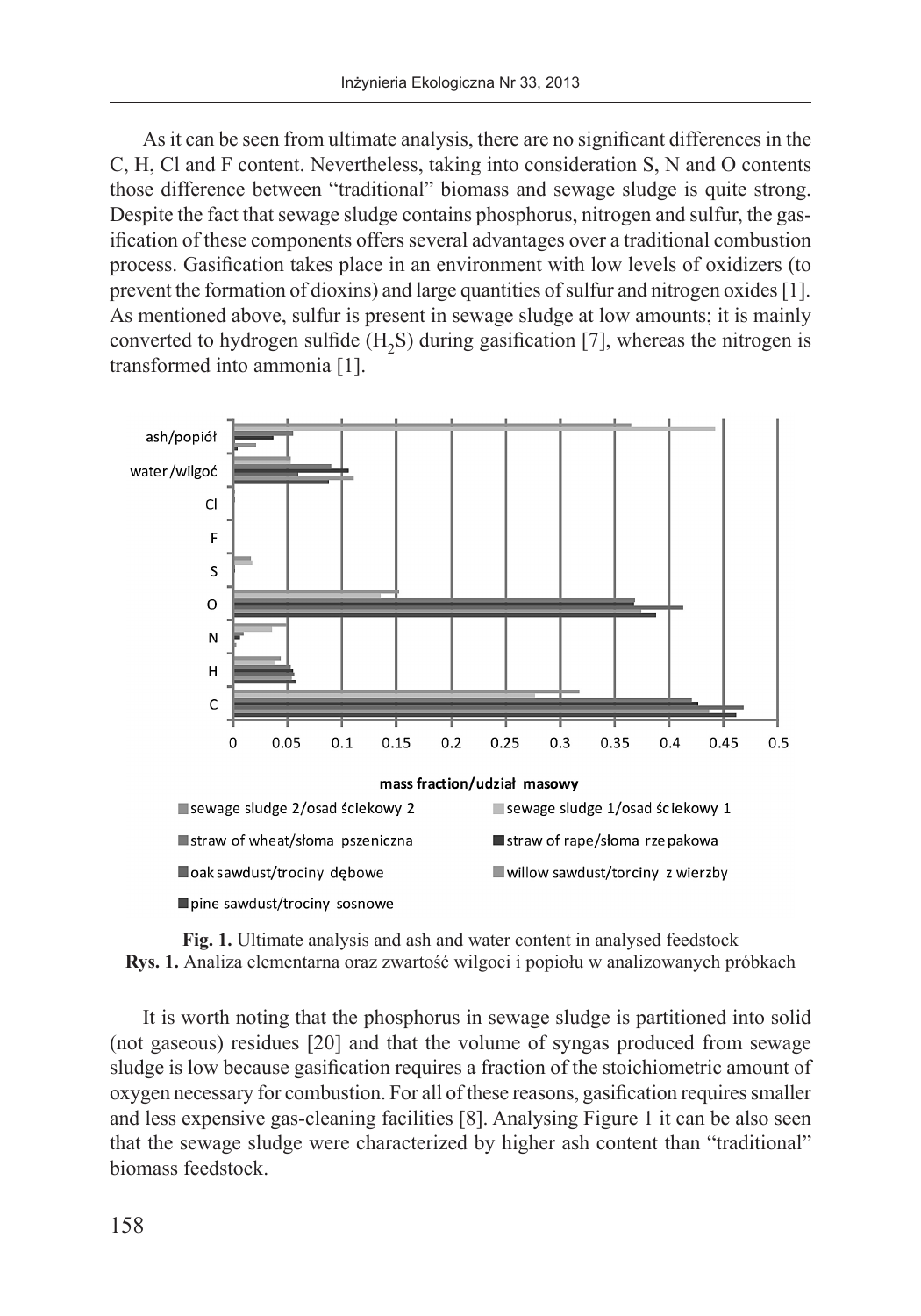

**Rys. 3.** Zwartość części lotnych w analizowanych próbkach

It can be seen on Figure 2 that lower heating value is comparable to that of traditional biomass. Simultaneously in Figure 3, it can be observed that volatile matter content in the sewage sludge is much lower in comparison to traditional biomass. The combination of low oxygen content and low volatile matter in sewage sludge indicates a low potential for creating large amounts of inorganic vapors during combustion and another thermal processes.

The results of the chemical analyses of the fly ashes are presented in Figure 4. The plasma spectrometer Thermo iCAP 6500 Duo ICP was used to carry out the ash analysis of the biomass feedstock.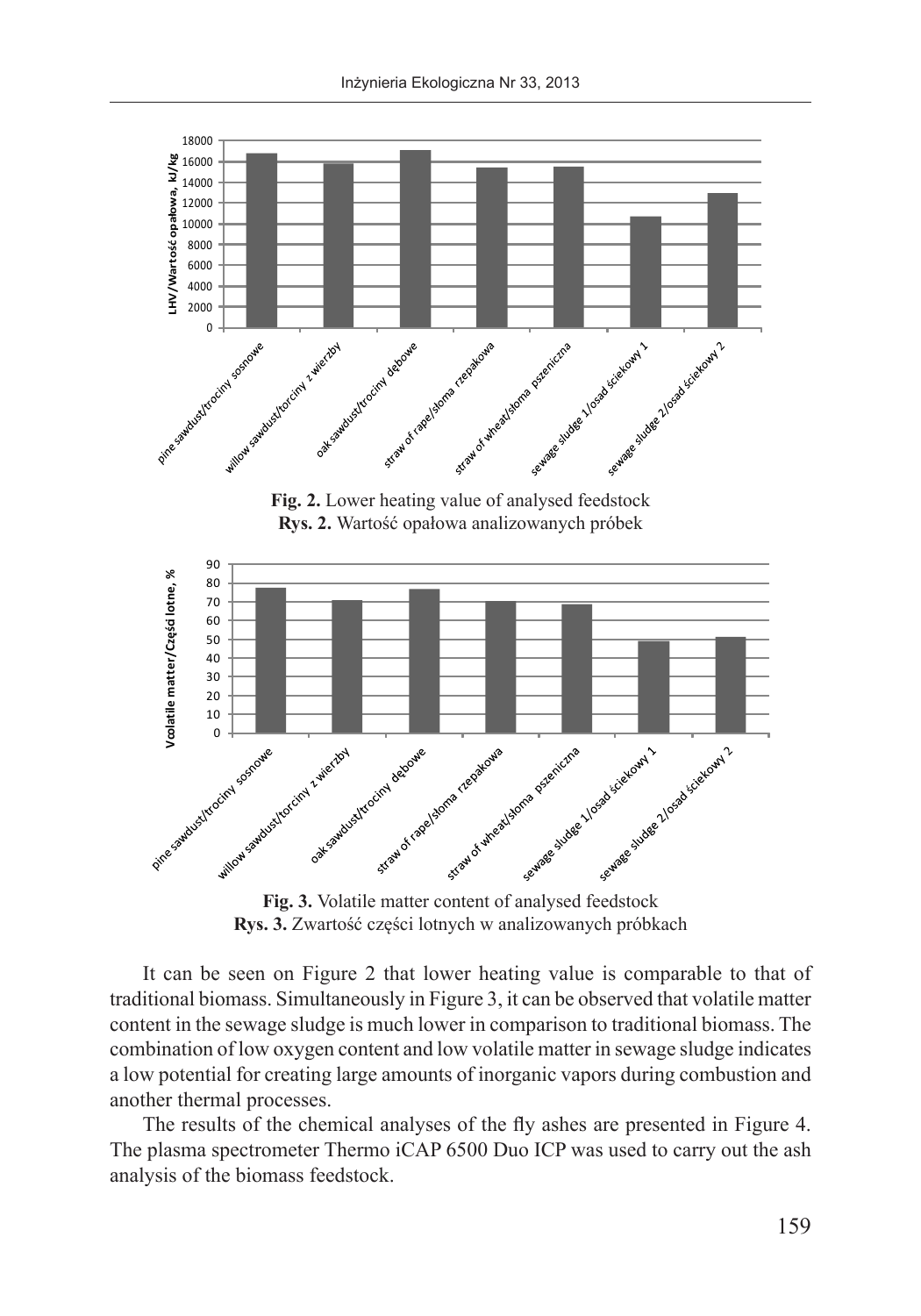

**Fig. 4.** Ash chemical analysis of analysed feedstock **Rys. 4.** Chemiczna analiza popiołu

Ash behavior and deposition tendencies were predicted through the use of empirical indices for biomass type ashes [4, 12, 14]. These indices, despite their shortcomings due to the complex conditions, which arise in boilers and their associated heat transfer equipment, are widely used and probably remain the most secure basis for decision making, if used in conjunction with pilot plant testing.

One simple index, the alkali index (AI) which is a parameter frequently used to describe the overall influence of catalytically active species within the ash and is defined as the ratio f the sum of the fraction of the basic compounds in the ash (CaO, MgO, K<sub>2</sub>O, Na<sub>2</sub>O and Fe<sub>2</sub>O<sub>3</sub>) to the fraction of the acidic compounds (SiO<sub>2</sub> and Al<sub>2</sub>O<sub>3</sub>) in the ash, multiplied by the ash value (eq.  $(1)$ ).

$$
AI = ash\% \cdot \frac{CaO + MgO + K_2O + Na_2O + Fe_2O_3}{SiO_2 + Al_2O_3}
$$
 (1)

When the AI increases slagging tendency increases.

Another index, the base-to-acid ratio  $(R<sub>b/a</sub>)$  - eq. (2). As Rb/a increases, the fouling tendency of a fuel ash increases.

$$
Rb/a = \frac{[\% (CaO + MgO + K_2O + Na_2O + Fe_2O_3)]}{\% (SiO_2 + TiO_2 + Al_2O_3)}
$$
(2)

A bed agglomeration index (BAI) -eq. (3) has been developed, relating ash composition to agglomerations in fluidized bed reactors.

$$
BAI = \frac{{}^{9}\!{\phi} \text{Fe}_2 \text{O}_3}{{}^{9}\!{\phi}(\text{K}_2 \text{O} + \text{Na}_2 \text{O})}
$$
 (3)

Bed agglomeration occurs when BAI values become lower than 0.15.

Analysing data presented on Fig. 5 it can be concluded that sewage sludge is characterizing by higher slagging tendency in comparison to traditional biomass (especially oak and pine sawdust). Simultaneously sewage sludge ash is characte-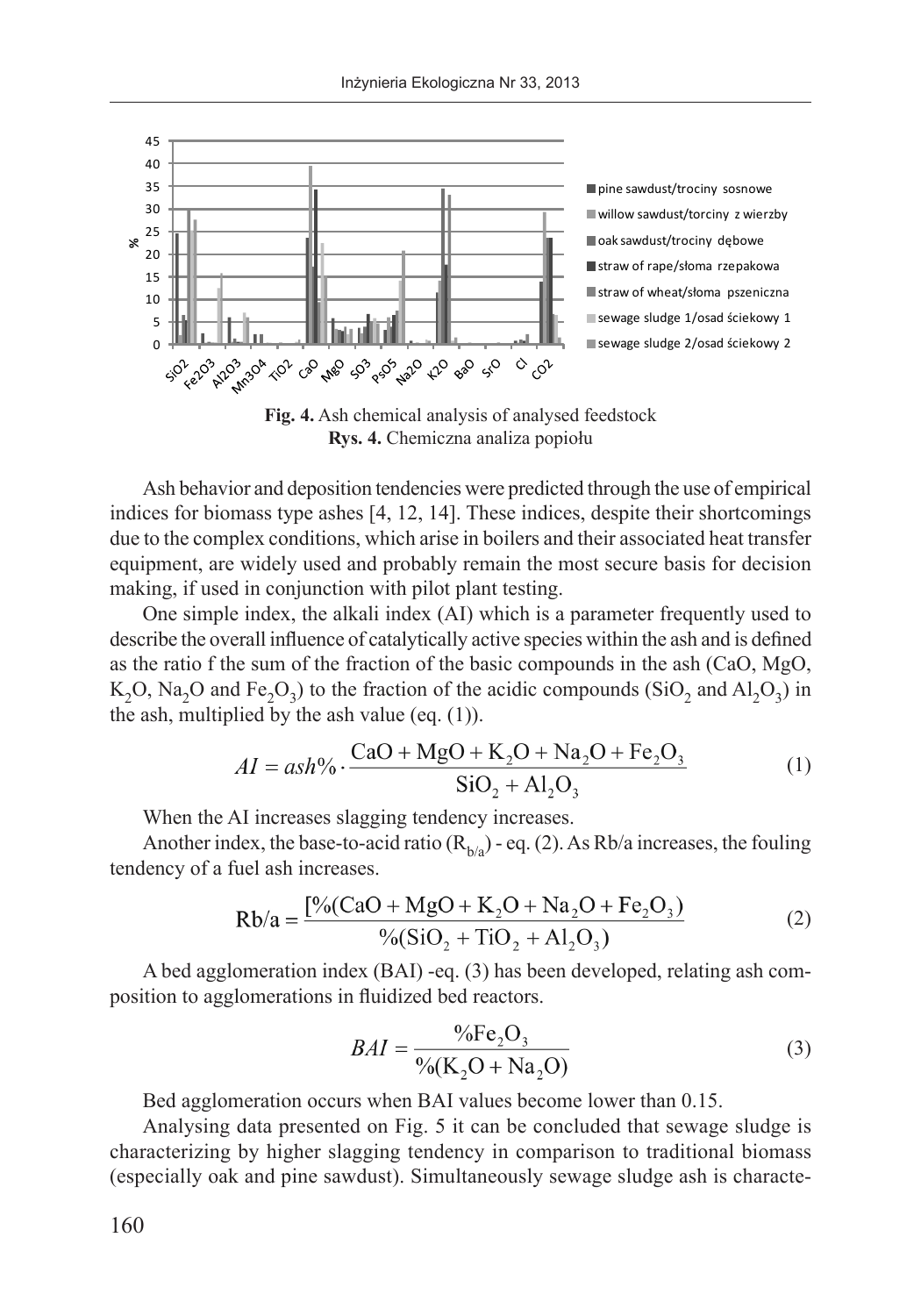

**Fig. 5.** Slagging/fouling indexes of analysed feedstock **Rys. 5.** Wskaźniki charakterystyczne dla popiołu

rised by lower fouling tendency than traditional biomass ash and higher tendency to create agglomerates.

# **CONCLUSIONS**

The analysis of various biomass materials indented to be used as supplemental fuel in fossil fuel fired power plants has shown that there is always a range of the results sometimes with a big gap between minimum and maximum. Most noticeable for the sewage sludge was the highest share of ash, nearly 50% of the dry substance, compared to all the other fuels. Additionally it should be emphasis that the combination of low oxygen content and low volatile matter in sewage sludge indicates a low potential for creating large amounts of inorganic vapors during combustion and another thermal processes. Moreover, sewage sludge is characterizing by higher slagging tendency, lower fouling tendency and higher tendency to create agglomerates in comparison to traditional biomass.

The paper has been prepared within the framework of the Ministry of Science and Higher Education Iuventus Plus Programe Project no. 0593/IP2/2011/71.

### **REFERENCES**

- 1. Buckley J.C., Schwarz P.M. 2003. Renewable energy from gasification of manure: An innovative technology in search of fertile policy. Environmental Monitoring and Assessment, 84: 111-127.
- 2. CEN/TS15400:2006 Solid recovered fuels. Methods for the determination of calorific value.
- 3. Dąbrowski J., Piecuch T. 2011. Badania laboratoryjne nad możliwością współspalania osadów ściekowych wraz z odpadami gumowymi. Inżynieria Ekologiczna, 25: 58-66.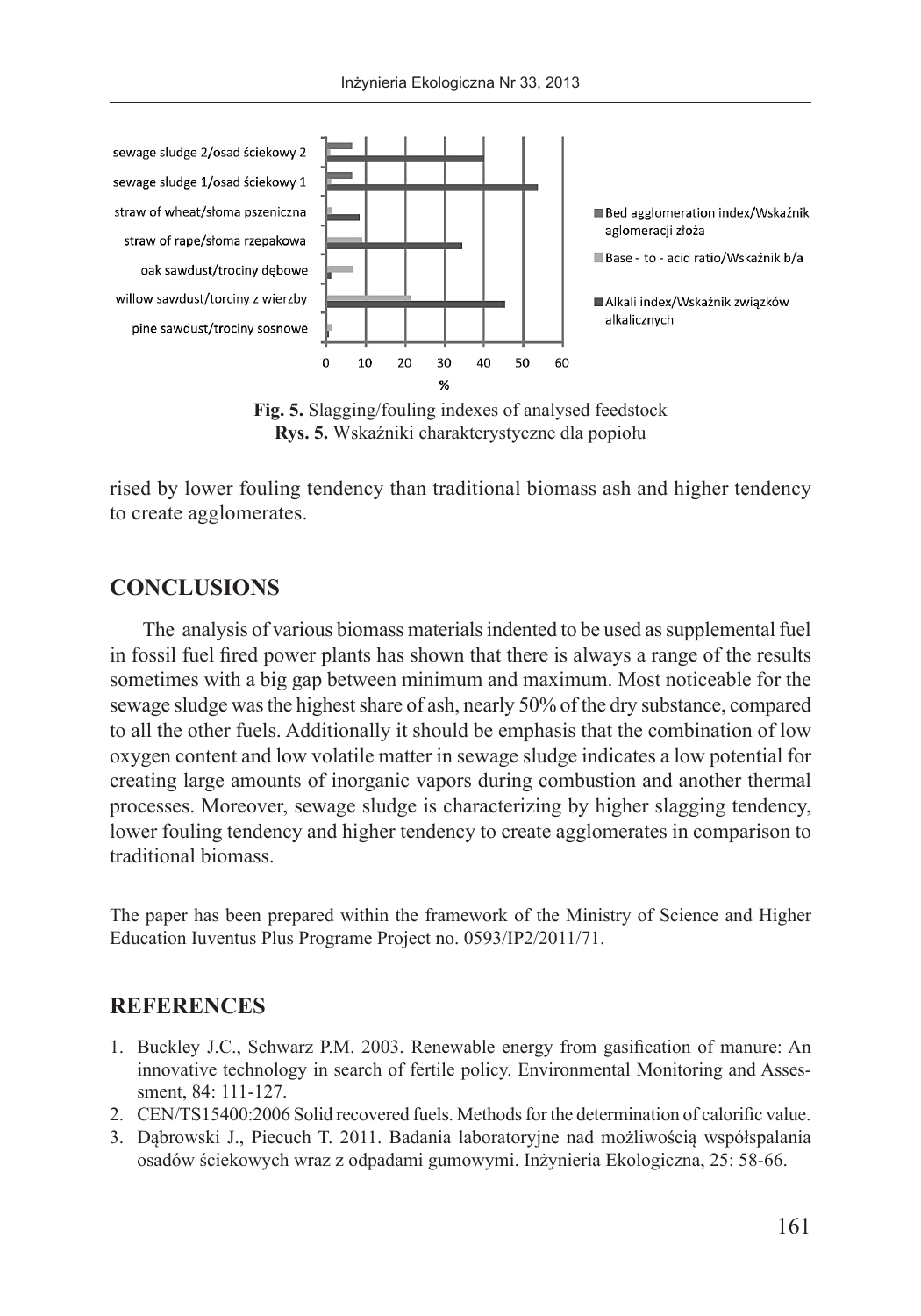- 4. Hattingh B.B., Everson R.C., Neomagus H.W.J.P., Bunt J.R. 2011. Assessing the catalytic effect of coal ash constituents on the  $CO<sub>2</sub>$  gasification rate of high ash, South African coal. Fuel Processing Technology, 92: 2048-2054.
- 5. Kaszubska-Bauman H., Sikorski M. 2011. Charakterystyka ilościowa i jakościowa osadów ściekowych pochodzących z małych oczyszczalni ścieków w powiecie płockim. Inżynieria Ekologiczna, 25: 20-29.
- 6. Marrero T.W., McAuley B.P., Sutterlin W.R., Morris J.S., Manahan S.E. 2004. Fate of heavy metals and radioactive metals in gasification of sewage sludge. Waste Management, 24: 193-198.
- 7. Meng X., de Jong W., Pal R., Verkooijen A.H.M. 2010. In bed and downstream hot gas desulphurization during solid fuel gasification: A review. Fuel Processing Technology, 9: 964-981.
- 8. Morris M., Waldheim L. 1998. Energy recovery from solid waste fuels using advanced gasification technology. Waste Management, 18: 557-564.
- 9. PN-EN 14774-3:2010 Solid Biofuels methods for moisture determining using drier method. Part 3 - moisture analysis in general sample.
- 10. PN-EN 15402:2011 Solid recovered fuels Determination of volatile content.
- 11. PN-EN 15403:2011 Solid recovered fuels Determination of ash content
- 12. Skoulou V., Kantarelis E., Arvelakis S., Yang W., Zabaniotou A. 2009. Effect of biomass leaching on  $H<sub>2</sub>$  production, ash and tar behavior during high temperature steam gasification (HTSG) process. International Journal of Hydrogen Energy, 34: 5666-5673.
- 13. Środa K., Kijo-Kleczkowska A., Otwinowski H. 2012. Termiczne unieszkodliwianie osadów ściekowych. Inżynieria Ekologiczna, 28: 67-81.
- 14. Vamvuka D., Zografos D., Alevizos G. 2008. Control methods for mitigating biomass ashrelated problems in fluidized beds. Bioresource Technology, 99: 3534-3544.
- 15. Werle S. 2012. Modeling of the reburning process using sewage sludge-derived syngas. Waste Management, 32: 753-758.
- 16. Werle S. 2011. Estimation of reburning potential of syngas from sewage sludge gasification process. Chemical and Process Engineering, 4: 411-421.
- 17. Werle S., Wilk R.K. 2011. Reburning potential of gas from the sewage sludge gasification process. Archivum Combustionis, 31: 55-62.
- 18. Werle S. 2012. Analysis of the possibility of the sewage sludge thermal treatment. Ecological Chemistry and Engineering A, 19: 137-144.
- 19. Werle S. 2012. A reburning process using sewage sludge-derived syngas. Chemical Papers, 2: 99-107.
- 20. Zhu W., Xu Z.R., Li L., He C. 2011. The behavior of phosphorus in sub- and super-critical water gasification of sewage sludge. Chemical Engineering Journal, 171: 190–196.

### **POTENCJAŁ I WŁASNOŚCI GRANULATÓW OSADÓW ŚCIEKOWYCH JAKO NIEKONWENCJONALNEGO ŹRÓDŁA ENERGII**

#### **Streszczenie**

Dominującym kierunkiem zagospodarowania osadów ściekowych w Polsce jest ich składowanie. Jednakże począwszy od 1.1.2013 sposób ten będzie zabroniony. Istnieje zatem silna potrzeba rozwoju termicznych metod utylizacji osadów. W polskim ustawodawstwie osad może być nazywany biomasą lub odpadem. Dla celów ustalenia, jakie obowiązki wynikają